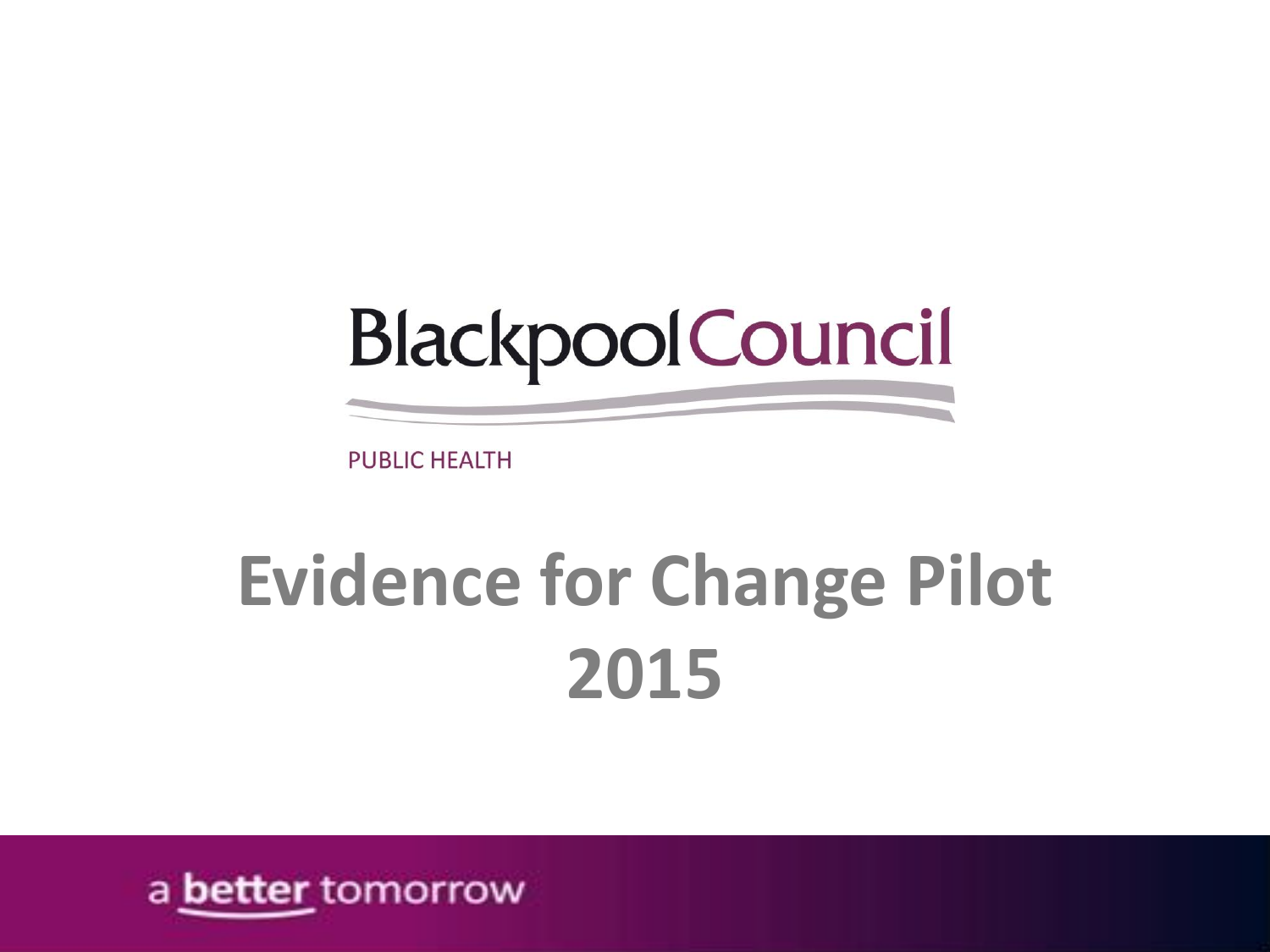

#### **The Team**

- Karen Nolan Public Health Practitioner, Public Health
- Stephen Boydell Principal Public Health Intelligence Practitioner, Public Health
- Anna Dootson Assistant Head Teacher and SENCo, Educational Diversity (PRU)
- Viv Counsell-Thomas Careers Co-ordinator, Educational Diversity (PRU)
- Fiona Downey Education Officer, Youth Offending Team

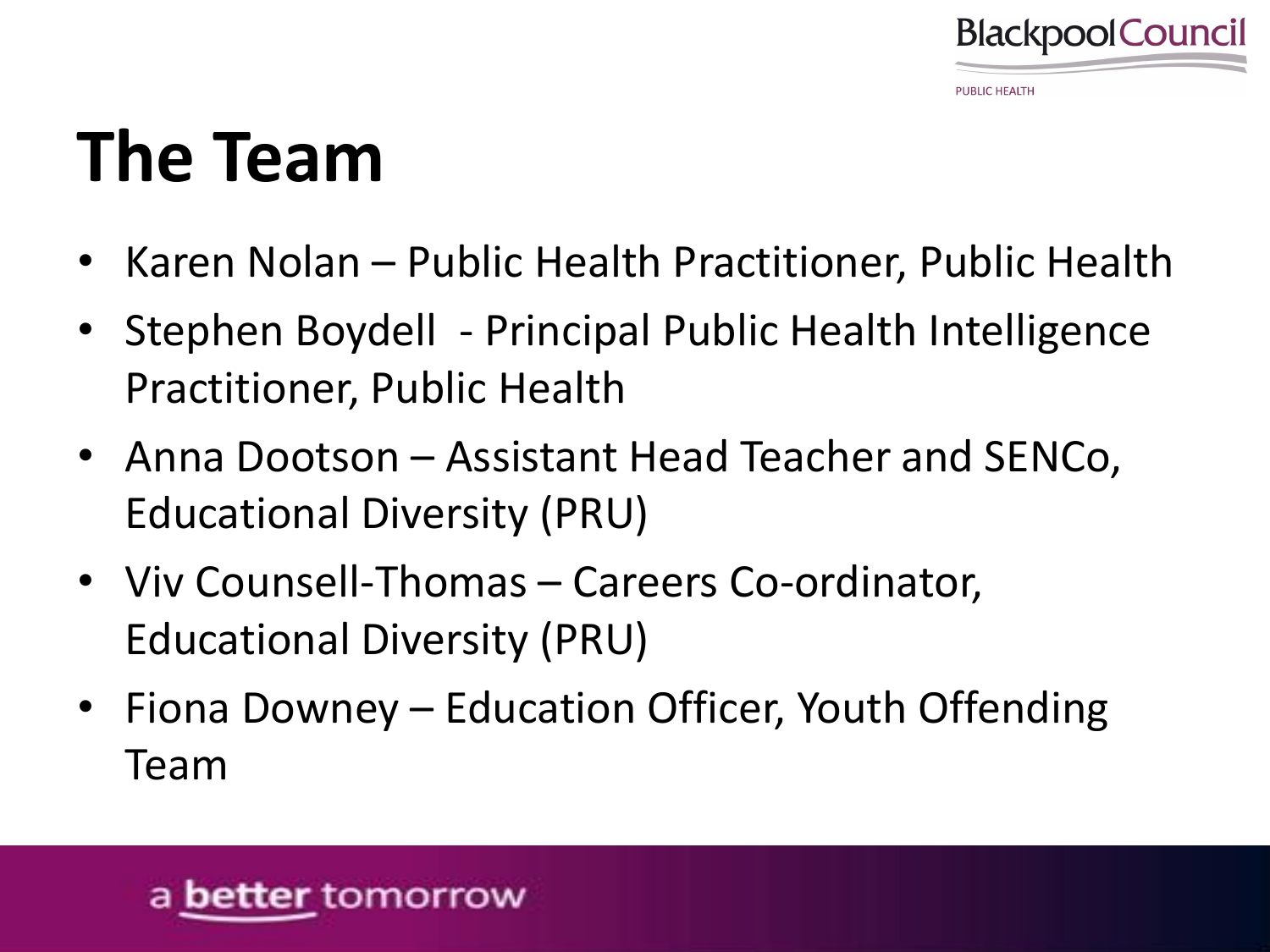

# **Health in Blackpool**

- Life expectancy in Blackpool is amongst the lowest in the country
- Blackpool has the highest levels of young people (10-24) being admitted to hospital as a result of self-harm, 3 times the National average (2014)
- Attainment for GCSEs achieved is significantly worse than the national average
- 6.5 % of 16-19 year olds are NEET (above national figure)
- Higher than average rate of first time entrants to the criminal justice system
- Teenage conceptions are 39.9 (rate per 1000) compared to 21.9 for England (Q3 2014)

a **better** tomorrow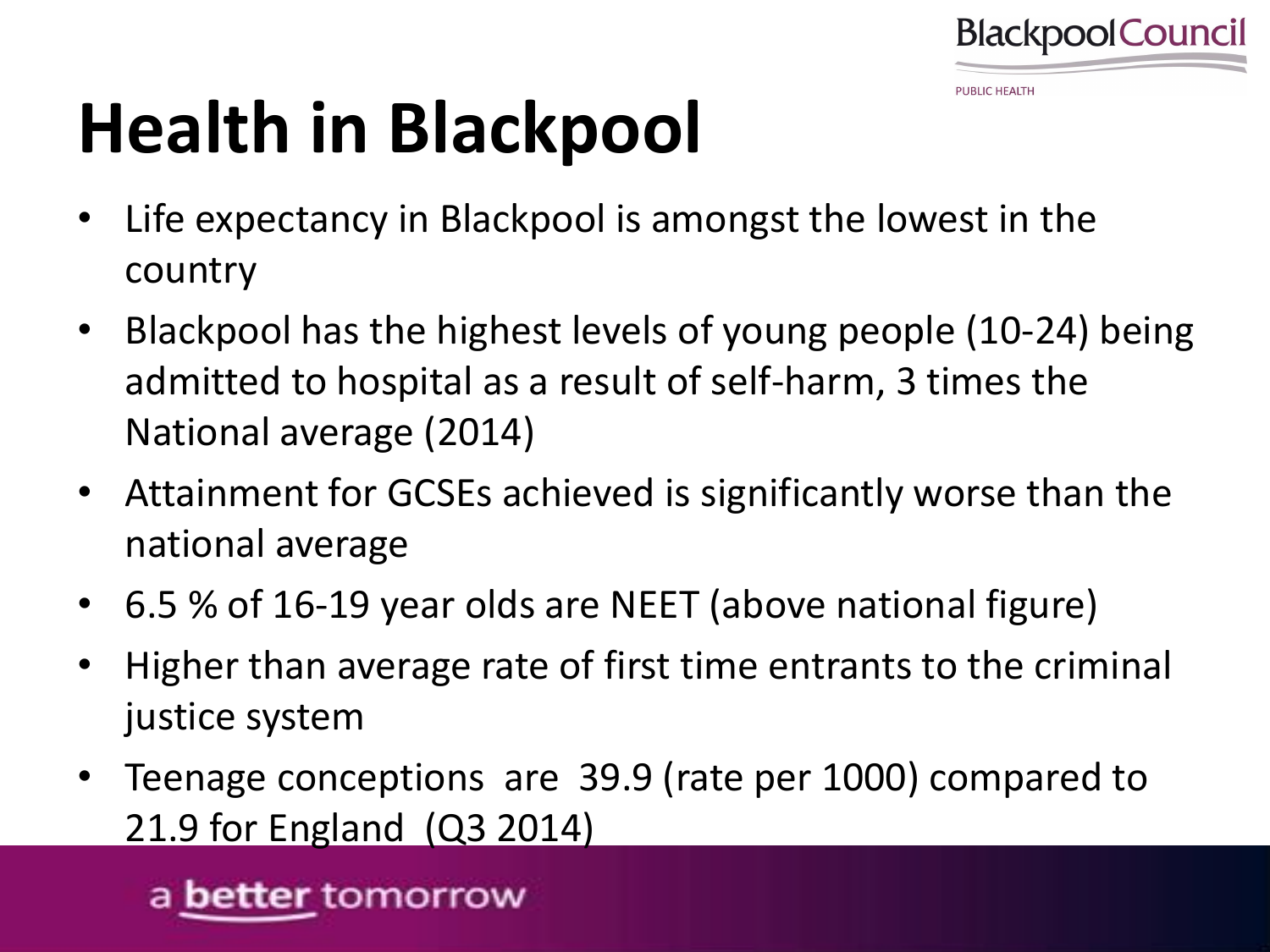

#### **IRLIC HEALTH**

#### **Outline of the proposed project**

- Work with young men with dyslexia who have been excluded from mainstream education or are at risk of being excluded
- The research will consider the types and intensity of interventions for young people at risk of exclusion from school who have dyslexia
- Considering how to improve self-esteem and resilience, improve educational attainment and reduce risk of substance misuse and offending within that specific group

**better** tomorrow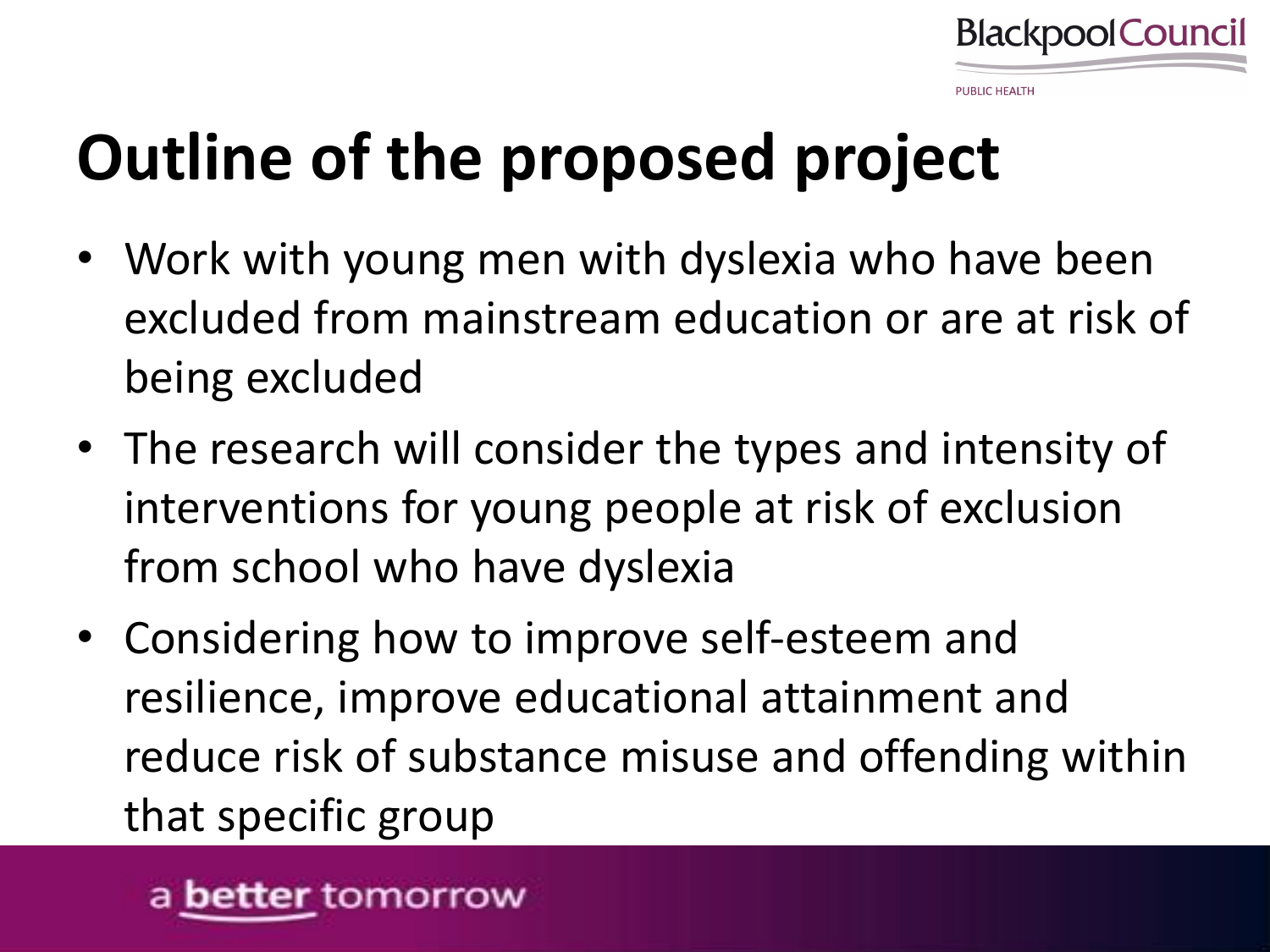

#### **Existing evidence**

- Young men with dyslexia are more likely to be excluded from school, more likely to become NEETS, more likely to abuse drugs and alcohol
- A much higher incidence of dyslexia in young people who offend (between 43 and 57%) than in the wider population compared to 10% in the general population
- Furthermore, people with dyslexia are more likely to have low self-esteem and depression

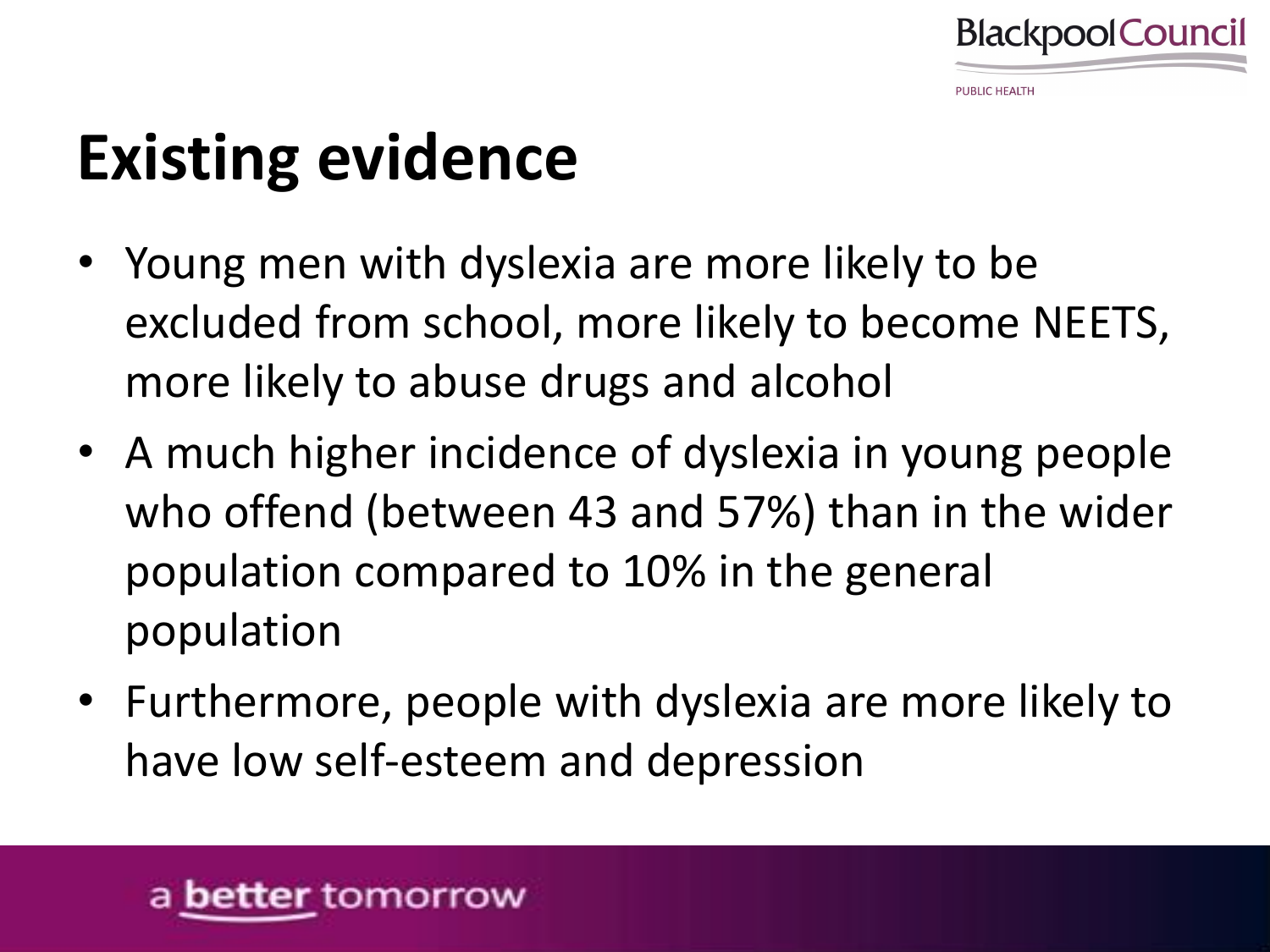

#### **Wider stakeholders**

- Schools and SENCos
- Educational Psychologists
- SEN team
- Children's social care
- Criminal Justice professionals
- Head Start
- Children and Young people

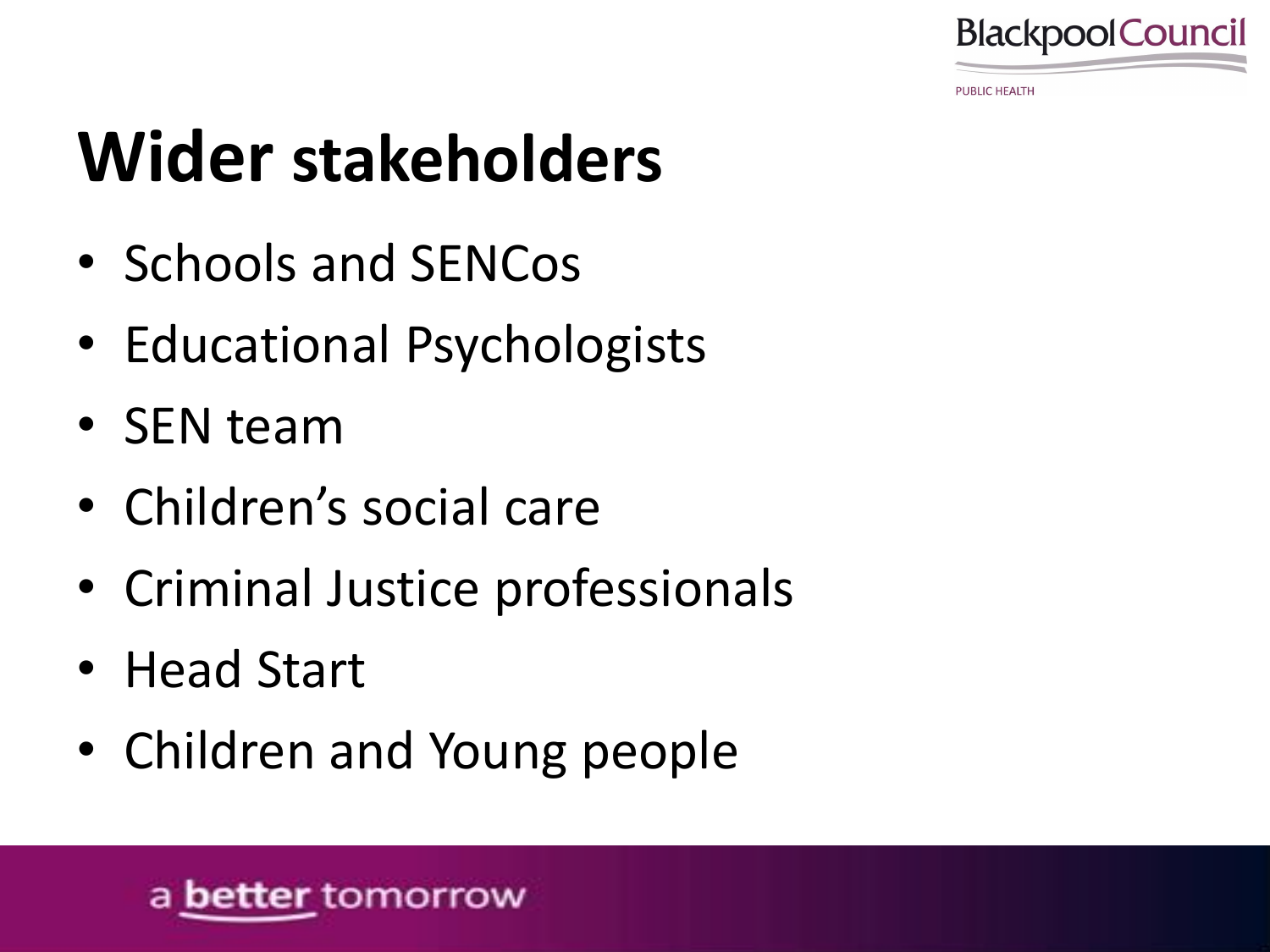

# **How the project evolved**

- Changed from males to all children to be more equitable
- Low levels of identification of SpLD this appeared to be more of an issue than the support received by children with a diagnosis
- Early identification to improve outcomes throughout whole school career
- Prioritise those children with other coexisting risk factors

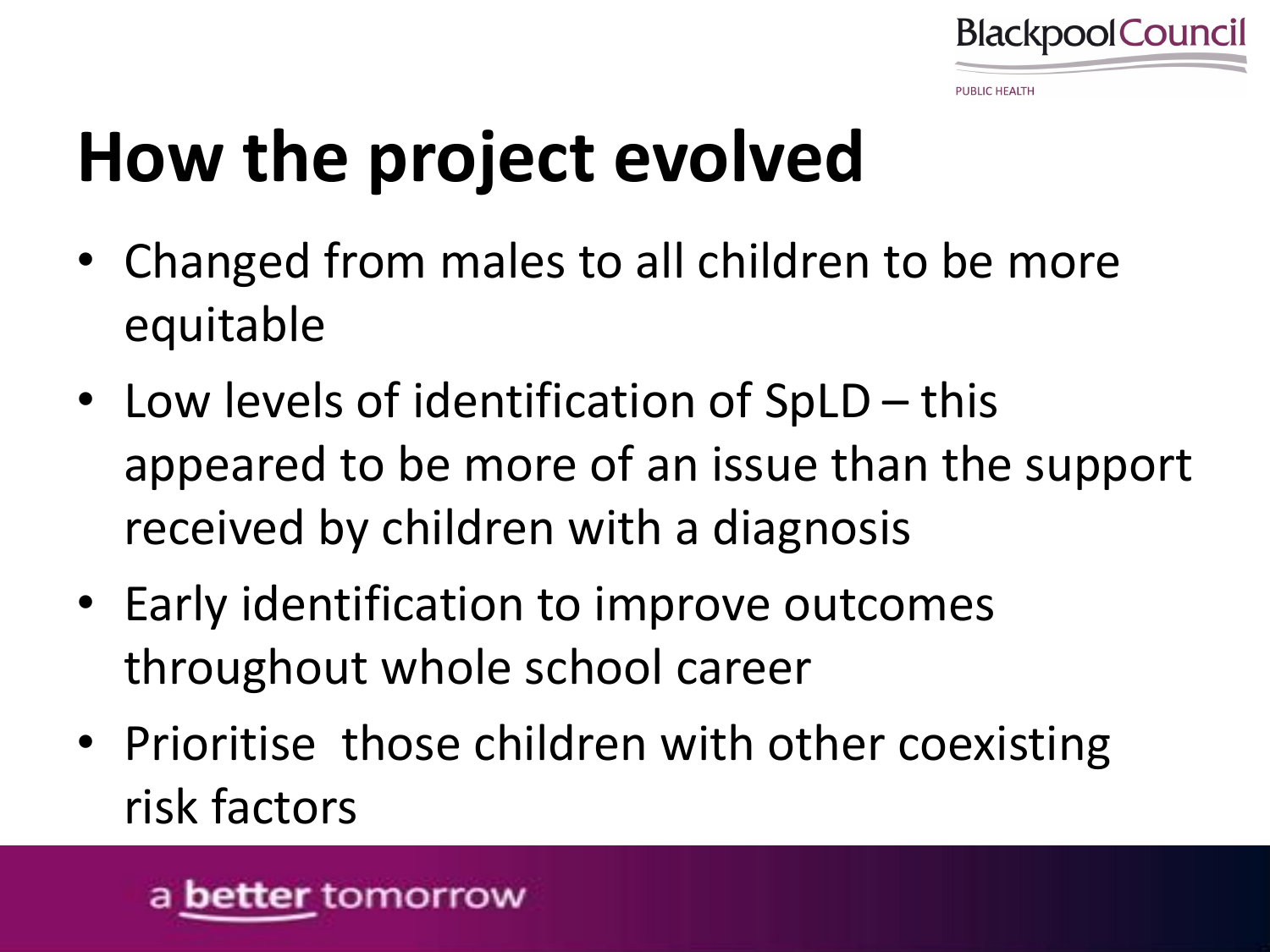



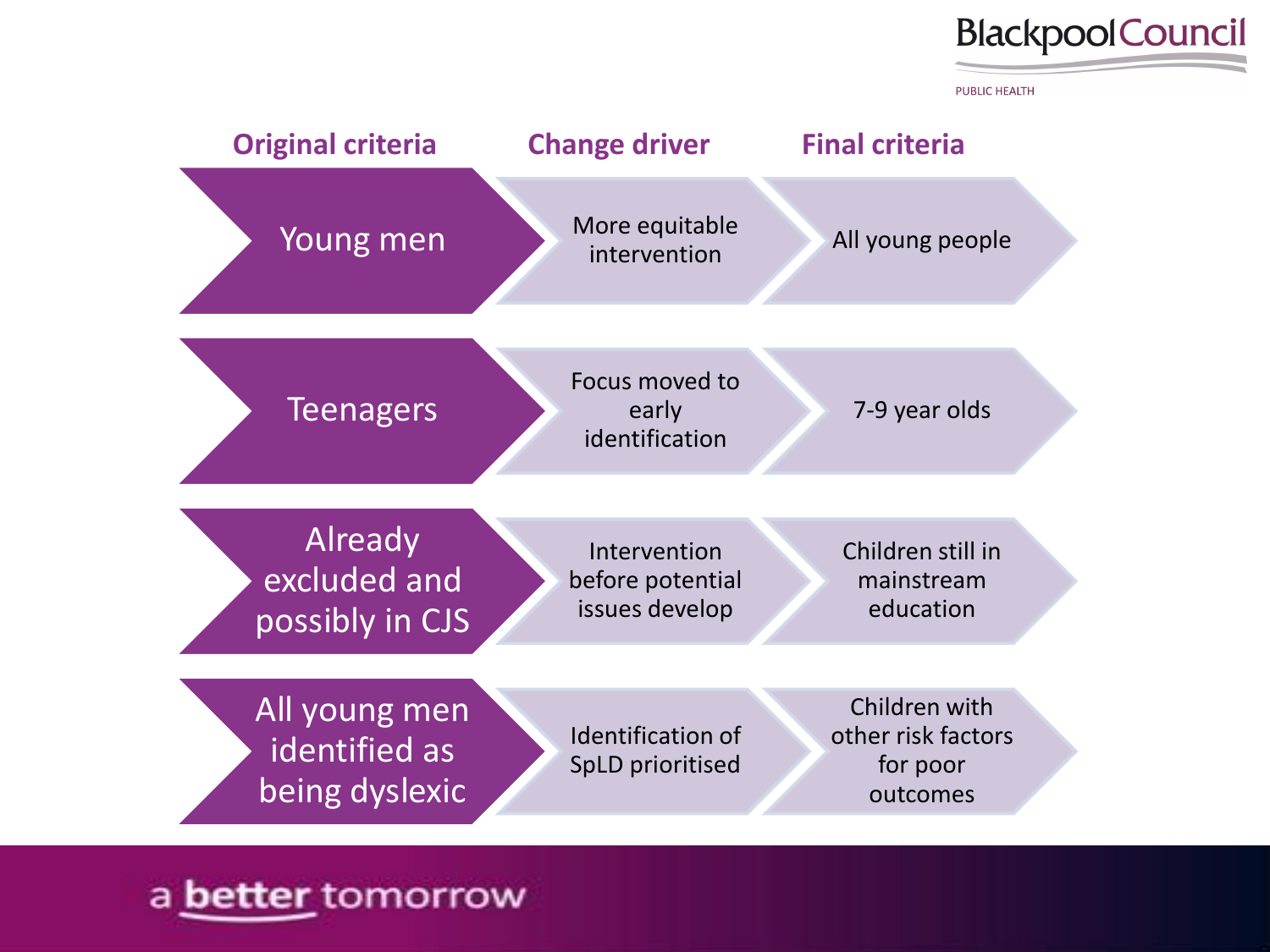

## **Barriers to progress**

- Evolution of the project delayed progression
- Identification of a suitable tool to identify vulnerability - ACE adult based
- Lack of a Blackpool wide approach to Dyslexia and SpLD
- Difficulty engaging stakeholders
- Lack of resources time and financial
- The project was over ambitious within the time scale

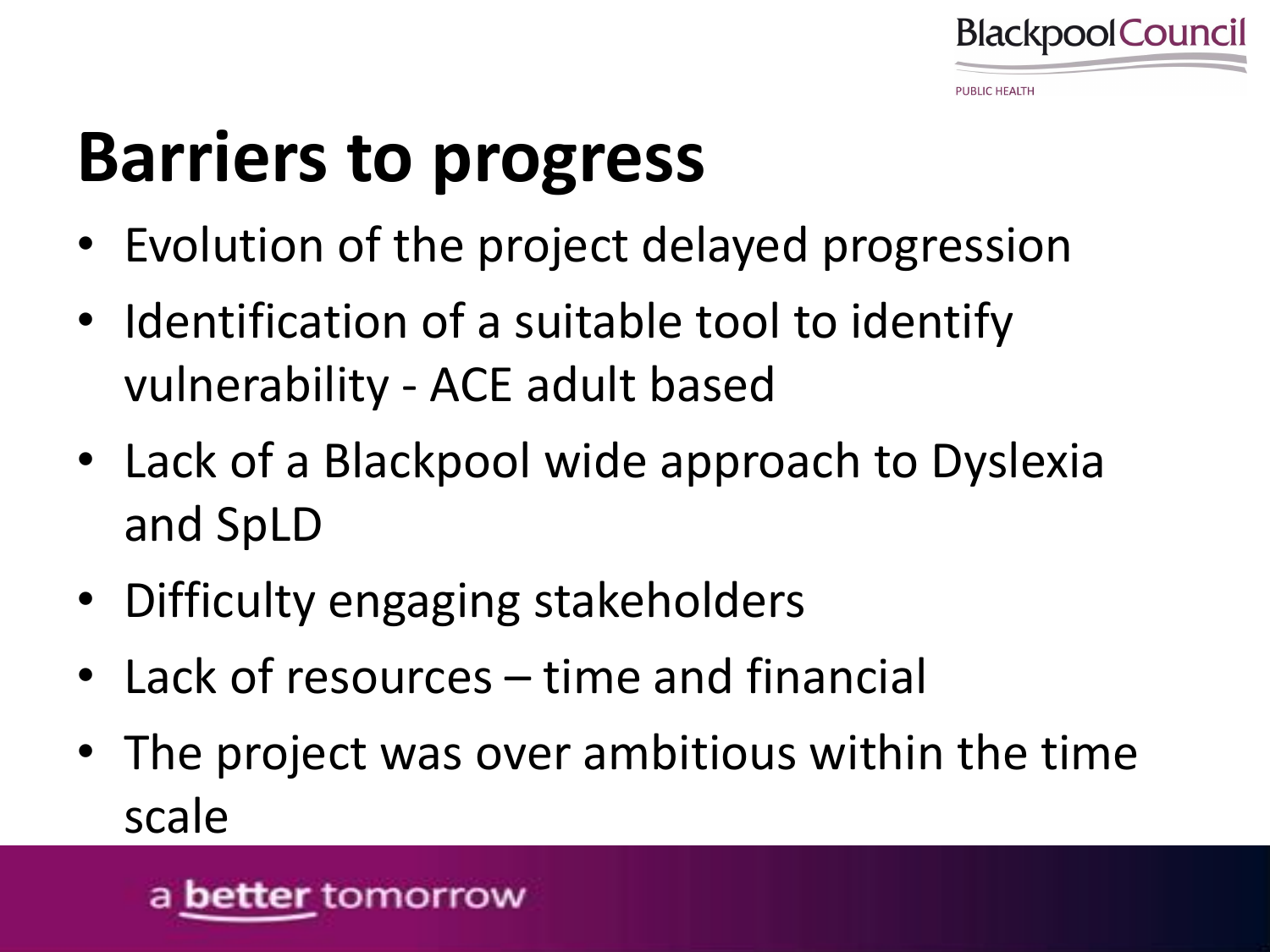

# **Challenges to Public Engagement**

- Identified a potential young person but evolution of the project delayed engagement
- Not appropriate for young person to come to workshops
- Problems with paying participant because of risky behaviours
- Target group changed to younger children not suitable for PPI
- Teachers identified as potential PPI participants during the summer holidays

a **better** tomorrow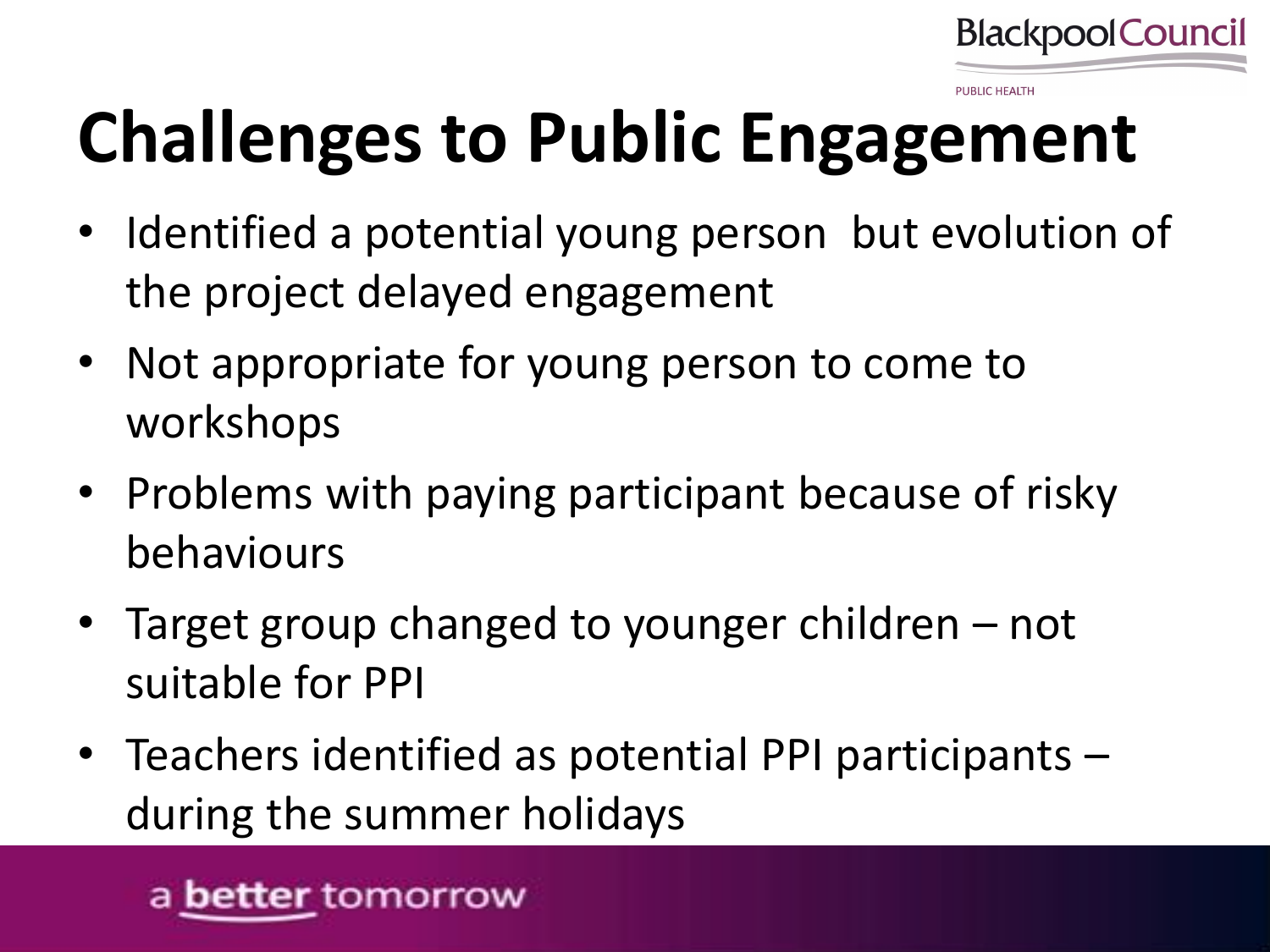

#### **A new approach – changes to practice by Educational Psychologists**

- Met with Educational Psychologist in October
- Developing a draft consultation policy for a council wide approach to dyslexia and SpLD
- Developing a universal approach that will identify all children with reading difficulties

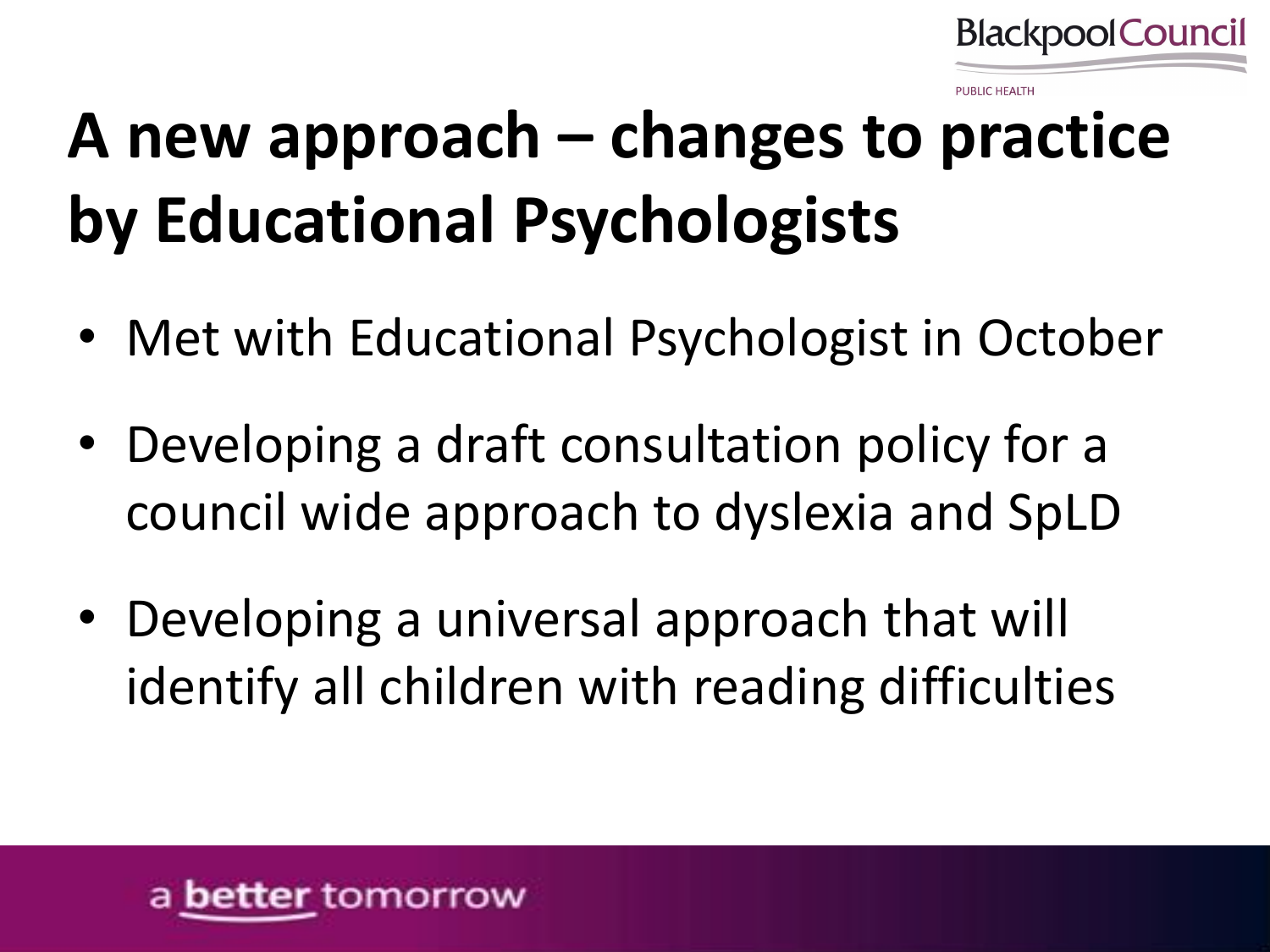

- Precision teaching will address any delay in reading ability in the majority of children
- Those that do not respond may be dyslexic or have another SpLD, research shows that this is a more effective diagnosis method
- Our intervention, aiming to improve early identification is no longer required

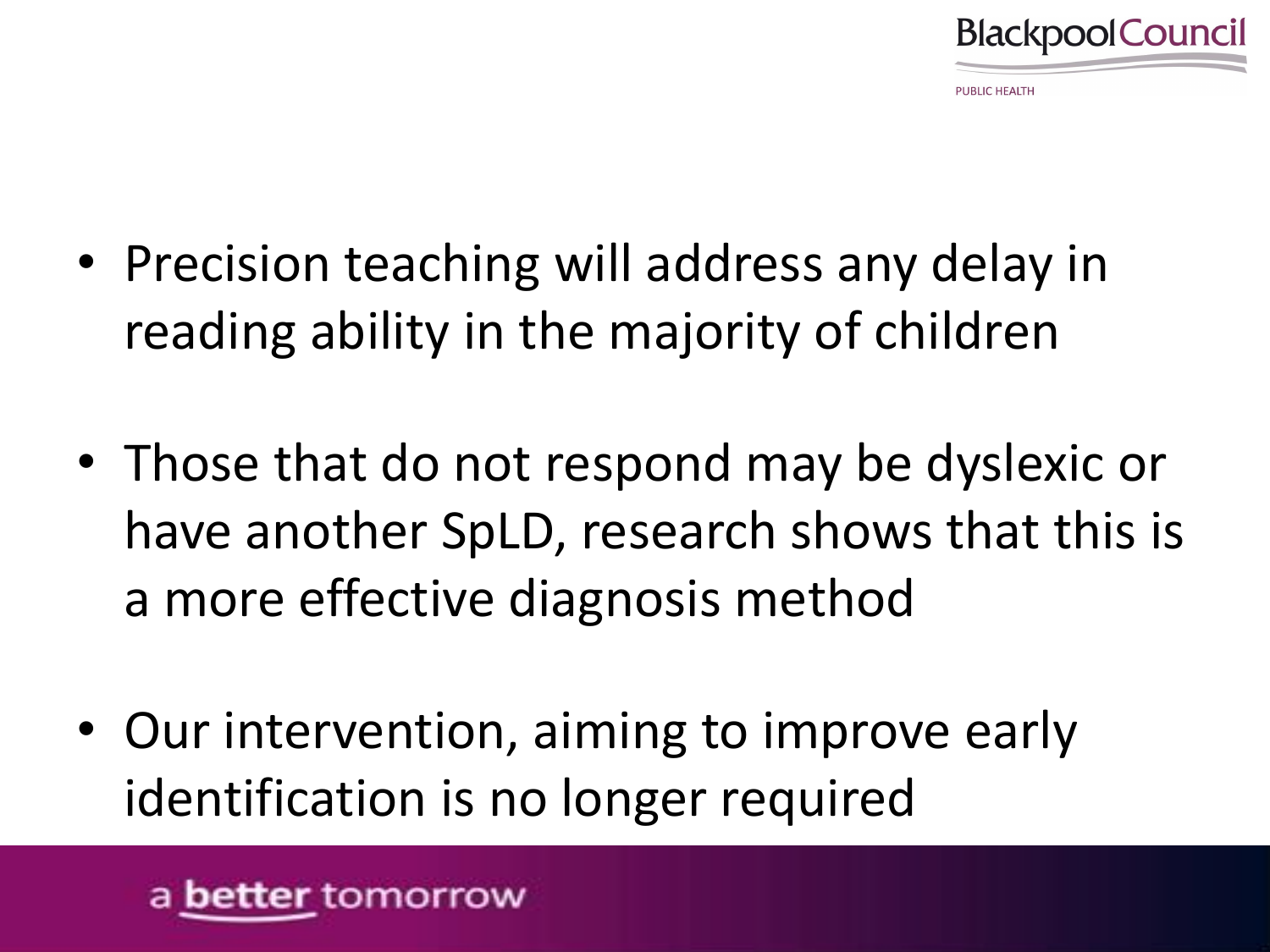

# **Group learning**

- Involving wider stakeholders earlier in the process to clearly define the projects aims and outcomes
- Understanding the project direction in the initial stages to ensure more effective progress
- Time for this type of project needs to be safeguarded

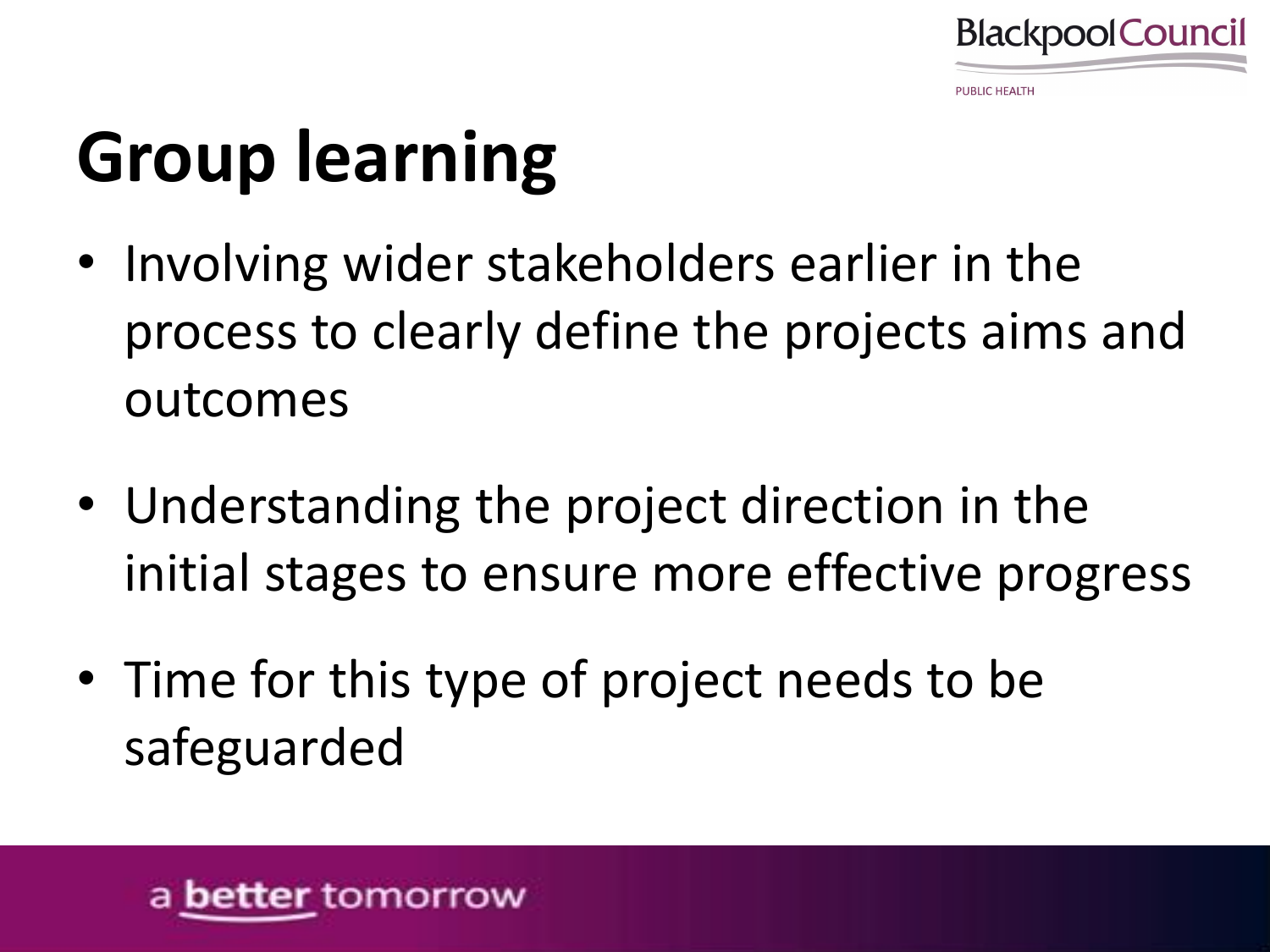

- Improved understanding of the work of other departments and how we can work together more effectively
- Driving change is difficult and needs the correct people to be engaged early
- Greater understanding the importance of collaboration to achieve better outcomes for young people

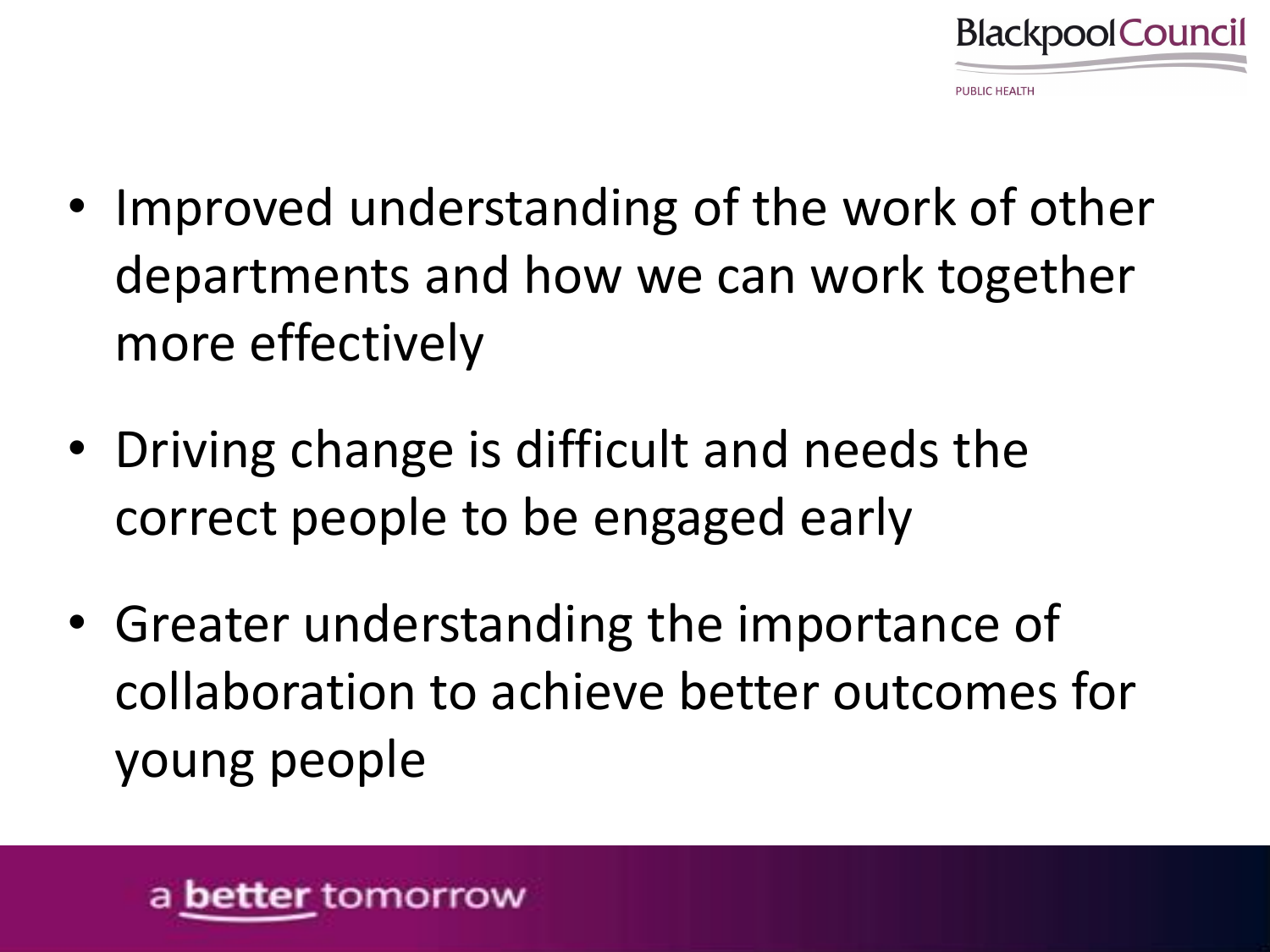

## **Individual learning**

- Searching for evidence to inform practice
- Differentiating between 'good' and 'bad' evidence
- Understanding change and how to influence organisational culture
- Understanding of health inequalities and how it affects our work